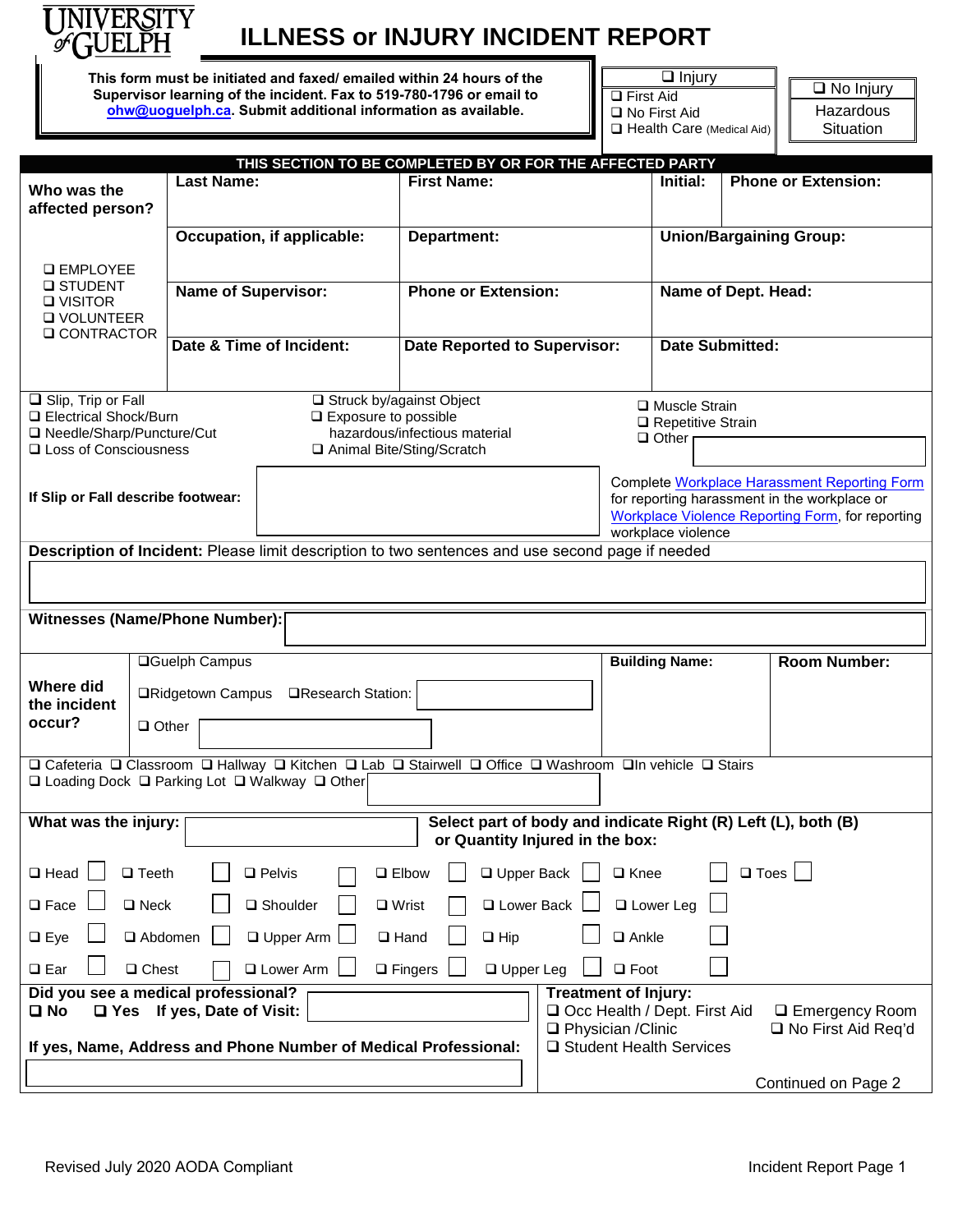| THIS SECTION TO BE COMPLETED WITH OR BY THE SUPERVISOR                                                        |                                            |                                      |  |  |  |  |  |  |  |
|---------------------------------------------------------------------------------------------------------------|--------------------------------------------|--------------------------------------|--|--|--|--|--|--|--|
| Contributing Factors: What conditions contributed to the incident?                                            |                                            |                                      |  |  |  |  |  |  |  |
| Operating W/O Authority                                                                                       | $\Box$ Inadequate Housekeeping             | Not or Improperly Guarded            |  |  |  |  |  |  |  |
| Inadequate Work Procedure                                                                                     | Improper Position/Posture                  | □ Hazardous Environmental Condition  |  |  |  |  |  |  |  |
| □ Failure to Lockout                                                                                          | $\Box$ Inadequate Illumination             | $\Box$ Inclement Weather             |  |  |  |  |  |  |  |
| $\Box$ Insufficient Training                                                                                  | Infraction OR Unsafe Practice              | $\Box$ Other                         |  |  |  |  |  |  |  |
| □ Unsafe Equipment                                                                                            | □ Failure of Personal Protective Equipment |                                      |  |  |  |  |  |  |  |
| <b>Explanation of Contributing Factors:</b>                                                                   |                                            |                                      |  |  |  |  |  |  |  |
|                                                                                                               |                                            |                                      |  |  |  |  |  |  |  |
|                                                                                                               |                                            |                                      |  |  |  |  |  |  |  |
|                                                                                                               |                                            |                                      |  |  |  |  |  |  |  |
| Details of Property Damage (if any):                                                                          |                                            |                                      |  |  |  |  |  |  |  |
|                                                                                                               |                                            |                                      |  |  |  |  |  |  |  |
|                                                                                                               |                                            |                                      |  |  |  |  |  |  |  |
|                                                                                                               |                                            |                                      |  |  |  |  |  |  |  |
| To your knowledge, has the employee reported a previous similar injury or similar hazardous situation before? |                                            |                                      |  |  |  |  |  |  |  |
| $\Box$ No $\Box$ Yes                                                                                          |                                            |                                      |  |  |  |  |  |  |  |
| Corrective Measures: Actions taken to prevent a reoccurrence (Check all that apply):                          |                                            |                                      |  |  |  |  |  |  |  |
|                                                                                                               |                                            |                                      |  |  |  |  |  |  |  |
| □ Control Operation / Access                                                                                  | □ Perform Housekeeping                     | Review Personal Protective Equipment |  |  |  |  |  |  |  |
| Improve Work Procedure                                                                                        | □ Ergonomic Assessment                     | □ Install Safety Guard / Device      |  |  |  |  |  |  |  |
| Apply Lockout / Tag-out                                                                                       | Job Safety Analysis                        | Inform Dept. Supervision             |  |  |  |  |  |  |  |
| □ Provide Training                                                                                            | Request Lighting Review                    | $\Box$ Inform all Staff              |  |  |  |  |  |  |  |
| Repair / Replace Equipment                                                                                    | Reinstruction of Persons Involved          | $\Box$ Other                         |  |  |  |  |  |  |  |
|                                                                                                               |                                            |                                      |  |  |  |  |  |  |  |
| <b>Explanation of Corrective Measures:</b>                                                                    |                                            |                                      |  |  |  |  |  |  |  |
|                                                                                                               |                                            |                                      |  |  |  |  |  |  |  |
|                                                                                                               |                                            |                                      |  |  |  |  |  |  |  |
|                                                                                                               |                                            |                                      |  |  |  |  |  |  |  |
|                                                                                                               |                                            |                                      |  |  |  |  |  |  |  |
| <b>Deadline to complete Corrective Measure:</b>                                                               |                                            |                                      |  |  |  |  |  |  |  |
|                                                                                                               |                                            |                                      |  |  |  |  |  |  |  |
| By Whom:                                                                                                      |                                            |                                      |  |  |  |  |  |  |  |
|                                                                                                               |                                            |                                      |  |  |  |  |  |  |  |
| Date Completed:                                                                                               |                                            |                                      |  |  |  |  |  |  |  |
|                                                                                                               |                                            |                                      |  |  |  |  |  |  |  |
|                                                                                                               |                                            |                                      |  |  |  |  |  |  |  |

Signature of Person Reporting Incident Supervisor Signature **Dept. Head Signature** 

## *Reminder: For Health Care Injuries the Injury Package must be given to the employee.*

By checking this box you have confirmed this *Injury [Package](https://www.uoguelph.ca/hr/about-hr/occupational-health-and-wellness-ohw/injury-package-workplace-injury-or-illness-wsib)* is given to the employee (if applicable).

# **Indicate / ensure copies are distributed to:** □ Dept. Head □ [Union / Bargaining](https://www.uoguelph.ca/hr/hr-services-staff-relations/employee-group-contact-information) Group □ [Local JHSC](https://www.uoguelph.ca/hr/hr-services-staff-relations/employee-group-contact-information) as appropriate **Description of Incident continued:**

□ Continued on Attachment